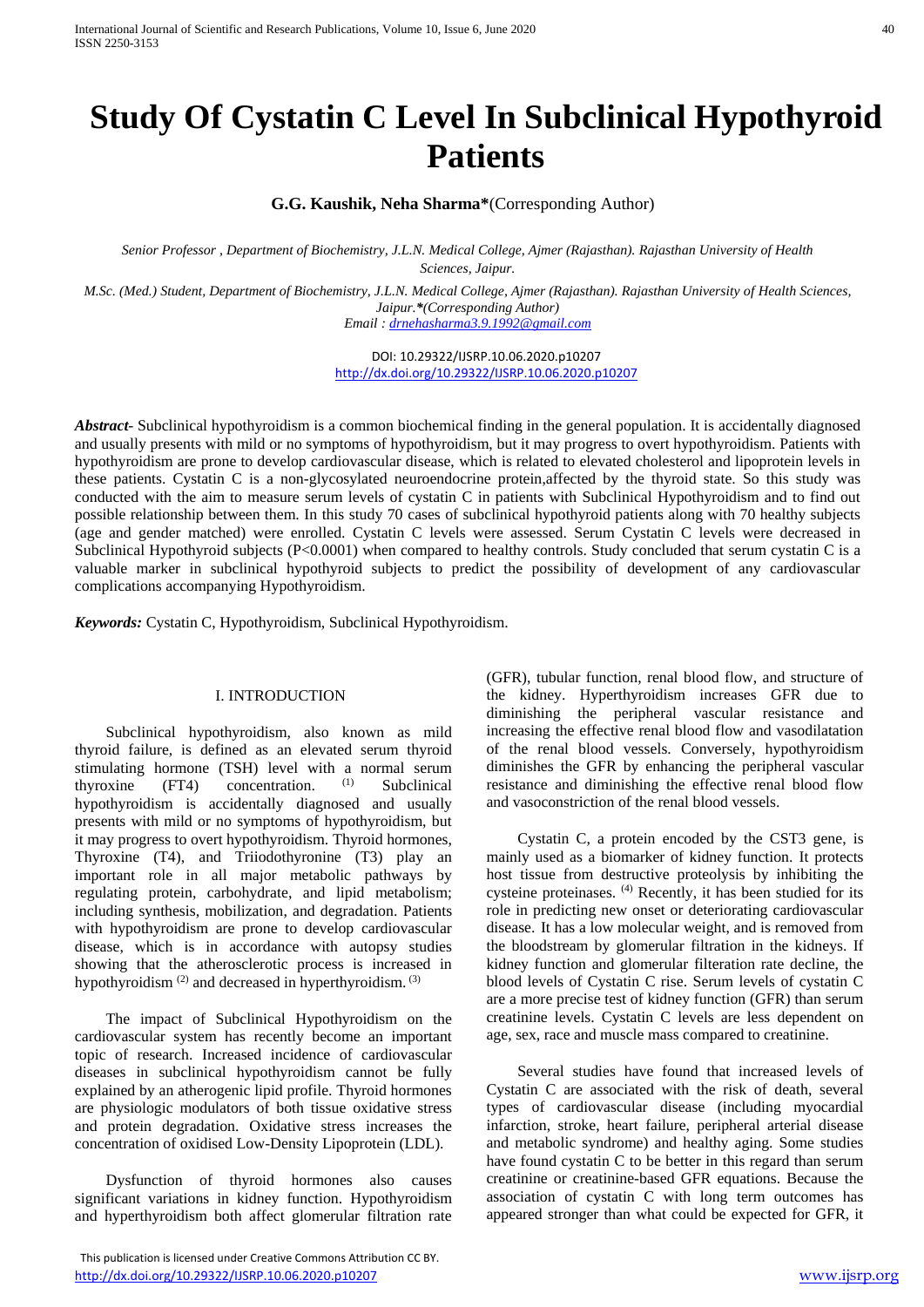has been hypothesized that cystatin C might also be linked to mortality in a way independent of kidney function. In keeping with its housekeeping gene properties, it has been suggested that cystatin C might be influenced by the basal metabolic rate. It was found that Cystatin C levels are affected by the thyroid state, they are increased in hyperthyroidism and decreased in hypothyroidism. (5) Thyroid function affects cystatin C level through changes in the synthesis of cystatin C and its clearance.  $(6)$  Some authors reported that cystatin C levels should be measured with TSH to exclude primary thyroid disorders. (7)

 Cystatin C levels are decreased in atherosclerotic and aneurismal lesions of the aorta. Breakdown of parts of the vessel wall in these conditions is thought to result from an imbalance between proteinases and their inhibitors. Cystatin C can reflect the severity of coronary artery disease to a certain extent. Lot of studies have shown significant difference in Cystatin C levels in hyperthyroid subjects while only few studies have been done on hypothyroid subjects especially subclinical ones. The present study was undertaken to find possible difference in Cystatin C level among subclinical hypothyroid subjects and healthy subjects. Secondly, Subclinical hypothyroidism is closely related to hyperlipidemia; Cystatin C concentration is also associated with atherosclerotic lesions which are consequences of hyperlipidemia. Hence, the study also tries to find out the relationship between Cystatin C concentration and subclinical Hypothyroidism.

#### II. MATERIAL & METHOD

 The study was conducted on 70 cases of subclinical hypothyroid patients of both gender and age attending the OPD of Department of Medicine, J.L.N. Medical College & Associated group of Hospitals, Ajmer. Diagnosis of thyroid disorder has been made according to the criteria recommended by the European Thyroid Association Guidelines-2013. The results were compared with age and gender matched 70 subjects acting as controls. Consent from all the subjects was obtained for the study. Blood samples were collected from anticubital vein by venepuncture in plain vials. Serum was separated by centrifugation at 2500 rpm for 10 minutes and stored at -  $20^0$ C.

**Exclusion criteria-** Following cases were excluded:

- 1. History of renal disease, cerebrovascular or cardiovascular diseases
- 2. Thyroid supplementation and anti thyroid agents
- 3. Diabetes Mellitus
- 4. Chronic Alcoholism
- 5. Hypertension
- 6. Pregnancy
- 7. Positive clinical history of any Malignancy

Serum Free Triiodothyronine (FT<sub>3</sub>), Serum Free Thyroxine (FT4) and Serum Thyroid Stimulating Hormone (TSH) were measured using Enzyme Linked Immunosorbent Assay (ELISA). Serum Cystatin C was also measured using the Enzyme Linked Immunosorbent Assay (ELISA) technique.

 Data was recorded in a predesigned performa, managed in an excel spread sheet and was reported as mean

 This publication is licensed under Creative Commons Attribution CC BY. <http://dx.doi.org/10.29322/IJSRP.10.06.2020.p10207> [www.ijsrp.org](http://ijsrp.org/)

± SD median (range). Comparison of physical and biochemical parameters between Subclinical hypothyroid subjects and Healthy controls was performed using equal or unequal variance unpaired student t-test for continuous variables ( as applicable).

All p-values were based on a two sided test of statistical significance. Significance was accepted at the level of p<0.05.

#### III. RESULTS AND OBSERVATION

 In this study, the healthy controls were in GroupI and subclinical hypothyroid subjects in GroupII.

| TABLE I: COMPARISION OF BIOCHEMICAL |  |  |  |  |  |
|-------------------------------------|--|--|--|--|--|
| PARAMETERS IN HEALTHY CONTROLS AND  |  |  |  |  |  |
| SUBCLINICAL HYPOTHYROID SUBJECTS    |  |  |  |  |  |

| Parameter                    | (GroupI)<br><b>Healthy</b><br>controls<br>$(n=70)$<br><b>Mean</b> ±SD | (GroupII)<br><b>Subclinical</b><br><b>Hypothyro</b><br>id subjects<br>$(n=70)$<br><b>Mean</b> ±SD | 'P' Value* |
|------------------------------|-----------------------------------------------------------------------|---------------------------------------------------------------------------------------------------|------------|
| fT3<br>(pg/ml)               | $3.10+0.42$                                                           | $3.02 + 0.68$                                                                                     | P > 0.05   |
| fT4<br>(ng/dl)               | $1.56 \pm 0.38$                                                       | $1.39 \pm 0.56$                                                                                   | P < 0.01   |
| <b>TSH</b><br>$(\mu I U/ml)$ | $2.15 \pm 1.09$                                                       | $9.81 + 2.47$                                                                                     | P < 0.0001 |
| <b>Cystatin C</b><br>(mg/L)  | $0.85 \pm 0.15$                                                       | $0.73 \pm 0.19$                                                                                   | P < 0.0001 |

P value  $\leq 0.0001$  is considered Highly Significant (HS), p $\leq 0.01$  is Significant(S) while  $p > 0.05$  is Non Significant (NS)

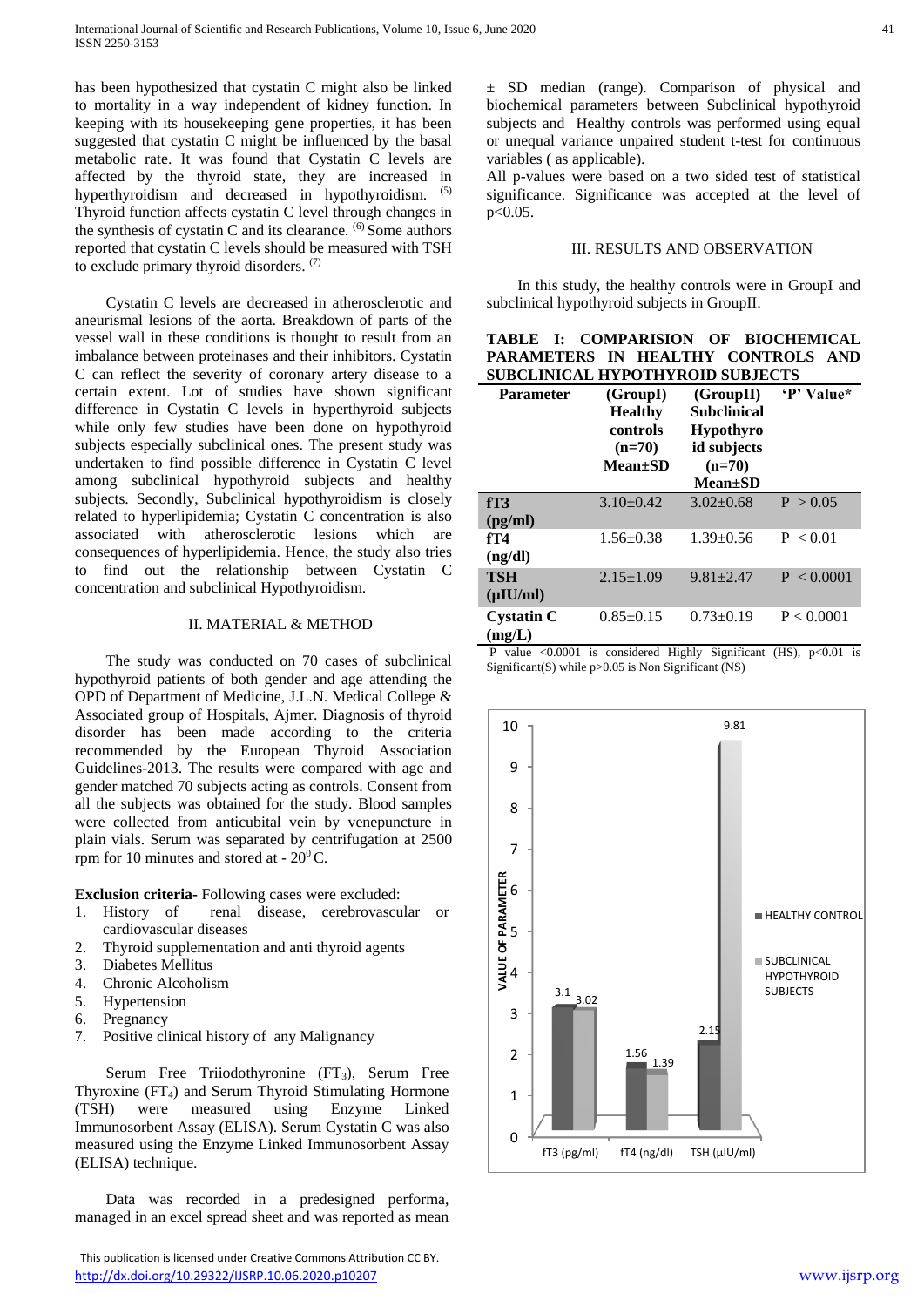## **Fig.1 COMPARISION OF fT3, fT4 AND TSH LEVELS IN HEALTHY CONTROL AND SUBCLINICAL HYPOTHYROID SUBJECTS**

 Table I shows that the mean Serum fT3 level was found to be slightly decreased in Subclinical hypothyroid subjects (group II) as compared to healthy controls (group I) but the difference was not statistically significant. The mean Serum fT4 level was found to be decreased in subclinical hypothyroid subjects as compared to healthy control and the difference was statistically significant (p<0.01) while a highly significant increase in mean Serum TSH level was observed in subclinical hypothyroid subjects (group-II) when compared to controls (group-I).



## **Fig.2 COMPARISION OF CYSTATIN C LEVELS IN HEALTHY CONTROL AND SUBCLINICAL HYPOTHYROID SUBJECTS**

 In subclinical hypothyroid subjects, serum Cystatin C level was found to be low in comparison to healthy controls, and the difference was highly significant i.e.  $0.85 \pm 0.15$  vs.  $0.73 \pm 0.19$  (Fig2).

## IV. DISCUSSION

 In recent years, subclinical hypothyroidism is unknowingly emerging as a major public health problem in India and it produces an enormous burden on the economy of the country as it can lead to adverse cardiovascular consequences. Many studies have shown that Cystatin C levels are affected in hyperthyroidism. Very few studies have evaluated Cystatin C levels in subclinical hypothyroidism. The present study was carried out to analyse the role of Cystatin C as a predictive marker for cardiovascular diseases in subclinical hypothyroid cases.

 Based on Table I, the mean serum Cystatin C level in subclinical hypothyroid subjects  $(0.73\pm0.19 \text{ mg/L})$  was found to be lower than healthy controls  $(0.85\pm0.15 \text{ mg/L}; P)$ 

 This publication is licensed under Creative Commons Attribution CC BY. <http://dx.doi.org/10.29322/IJSRP.10.06.2020.p10207> [www.ijsrp.org](http://ijsrp.org/)

 $< 0.0001$ ). Our study is in line with Ye et al. (2013) who revealed that changes in Thyroid Hormones can cause a change in Cystatin C levels. Analyzing 520 patients, Yu Weiguo (2016) found that in patients with hyperthyroidism Cystatin C is significantly increased and in hypothyroidism it is significantly decreased. The metabolic rate to accelerate the formation of nuclear cells and secretion of Cystatin C may be the direct cause of higher Cystatin C levels in Hyperthyroid patients.

 Our findings have indicated the magnitude of impact of thyroid hormones on Cystatin C. This is in agreement with the study by Wiesli et al.(2003).They demonstrated that, Cystatin C levels reduced in subclinical hypothyroid patients and changes in Cystatin C levels are reversible, they further observed Cystatin C values came to normal level in the same patients after treating the cases to attain euthyroid state. Others have demonstrated the same effect in overt hypothyroidism also. Kotajima N et al. (2010) have tried to elucidate the mechanisms involved in the regulation of Cystatin C concentration in thyroid dysfunction by studying the effects of 3,5,3'-tri-iodothyronine (T3) and TGF-β1 on Cystatin C production in cultured human hepatoblastoma (Hep G2) cells. These cells are known to express nuclear T3 receptor & TGF- β1 receptors. And their results appear to be the first to note that, T3 stimulated the production of Cystatin C in Hep G2 cells in a dose dependent manner in vitro.

 Ozden TA et al. (2008) also found significantly lower serum cystatin C levels in hypothyroid group. They suggested that thyroid hormones have significant effects on renal hemodynamics, renal handling of salt & water and on the active tubular transport of Na+,  $K$ + and H+. It is possible that tubular creatinine secretion is diminished in hypothyroidism, thereby increasing the serum creatinine concentrations. They reported a slight decrease in GFR in patients with hypothyroidism, which improved significantly after treatment. Thyroid hormones may influence Cystatin C levels by altering their production rate. Since Cystatin C is produced at a constant rate that is independent of age, gender, muscle mass and external factors like inflammation, they may serve as markers of thyroid function. Also, serum CysC levels were found to be significantly correlated with fT4 in hypothyroid and euthyroid status in their study.

 These findings indicate that serum Cystatin C levels may be a marker of thyroid function. The low levels of Cystatin C in subclinical hypothyroidism and the increase in serum Cystatin C levels after L-T4 therapy in overt patients as well as the significant correlation between fT4 and Cystatin C levels has been also shown in some other studies.

## V. CONCLUSION

 From the present study it can be concluded that in Subclinical Hypothyroidism the activity of Cystatin C is decreased. Similar observations are related with Atherogenesis i.e. decreased serum levels of cystatin C are found to be associated with atherosclerotic lesions.

 Thus in conclusion it can be stated that the severity of hypothyroidism together with hypercholesterolemia, may explain and contribute to atherogenesis. This might have